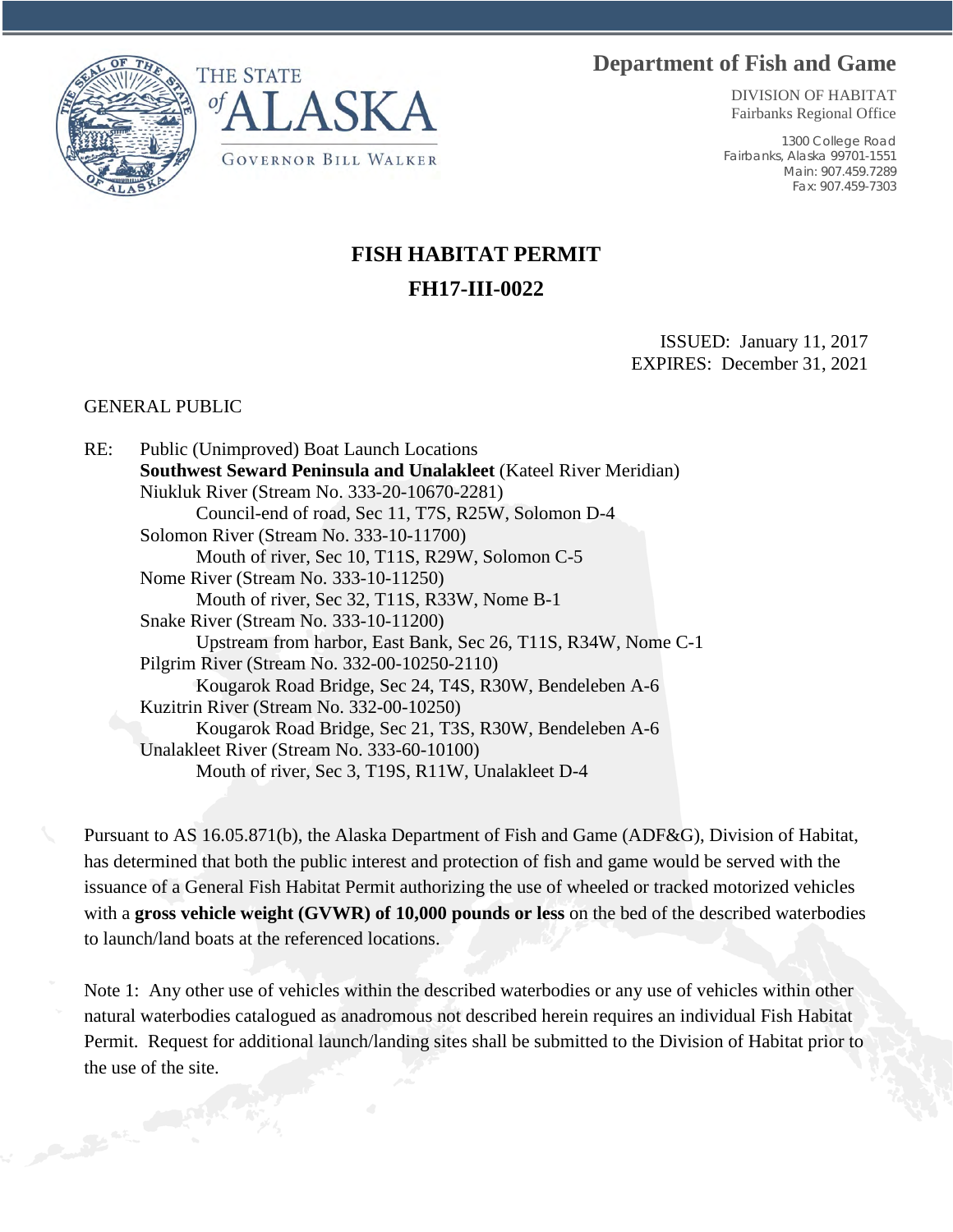Note 2: Access to and/or use of some sites above ordinary high water or sites beyond public easements may be conditional due to land status (e.g., private property/native corporation land).

## **Anadromous Fish Act**

The catalogued waterbodies of the southwest Seward Peninsula have been specified as being important for the spawning, rearing, or migration of anadromous fishes pursuant to AS 16.05.871(a). The drainages in this region provide habitat for a combination of all salmon species, anadromous whitefish, and/or anadromous Dolly Varden, and also supports resident fish species (e.g., Arctic grayling).

In accordance with AS 16.05.871(d), authorization is hereby given to launch and land boats in the described waterbodies at the referenced locations using the described size of vehicle subject to the following stipulation:

1) No streambed or bank alteration, gravel removal, water use, or diversion of any kind is authorized under this permit.

The owner and/or operator of the vehicle (permittee), and/or the legal guardian of minor dependent owner/operators (permittees), is responsible for the actions of contractors, agents, or other persons who perform work to accomplish the approved project. For any activity that significantly deviates from the approved plan, you shall notify the Division of Habitat and obtain written approval in the form of a permit amendment before beginning the activity. Any action that increases the project's overall scope or that negates, alters, or minimizes the intent or effectiveness of any stipulation contained in this permit will be deemed a significant deviation from the approved plan. The final determination as to the significance of any deviation and the need for a permit amendment is the responsibility of the Division of Habitat. Therefore, it is recommended you consult the Division of Habitat immediately when a deviation from the approved plan is being considered.

For the purpose of inspecting or monitoring compliance with any condition of this permit, you shall give an authorized representative of the state free and unobstructed access, at safe and reasonable times, to the permit site. You shall furnish whatever assistance and information as the authorized representative reasonably requires for monitoring and inspection purposes.

This letter constitutes a permit issued under the authority of AS 16.05.871 and must be retained on site during project activities. Please be advised that this determination applies only to activities regulated by the Division of Habitat; other agencies also may have jurisdiction under their respective authorities. This determination does not relieve you of your responsibility to secure other permits; state, federal, or local. You are still required to comply with all other applicable laws.